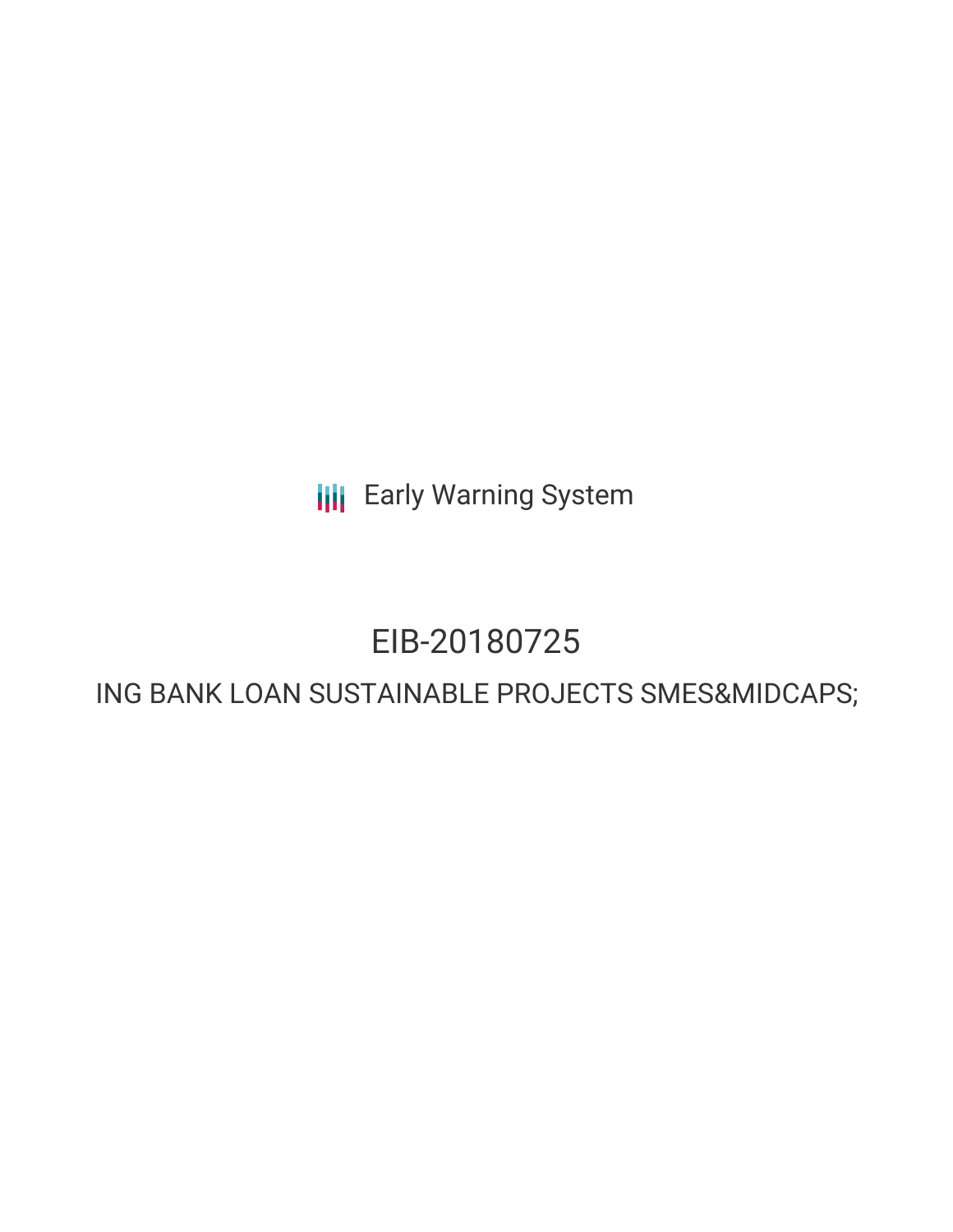

# **Quick Facts**

| <b>Countries</b>                         | Belgium, Luxembourg, Netherlands                                                                         |
|------------------------------------------|----------------------------------------------------------------------------------------------------------|
| <b>Financial Institutions</b>            | European Investment Bank (EIB)                                                                           |
| <b>Status</b>                            | Approved                                                                                                 |
| <b>Bank Risk Rating</b>                  | U                                                                                                        |
| <b>Voting Date</b>                       | 2019-01-07                                                                                               |
| <b>Borrower</b>                          | ING BANK NV, ING TRUCK LEASE BELGIUM NV, ING LEASE (NEDERLAND) BV, ING LEASE BELGIUM NV, ING LEASE LUXEM |
| <b>Sectors</b>                           | Finance                                                                                                  |
| <b>Investment Type(s)</b>                | Loan                                                                                                     |
| Investment Amount (USD) \$229.57 million |                                                                                                          |
| <b>Loan Amount (USD)</b>                 | \$229.57 million                                                                                         |
|                                          |                                                                                                          |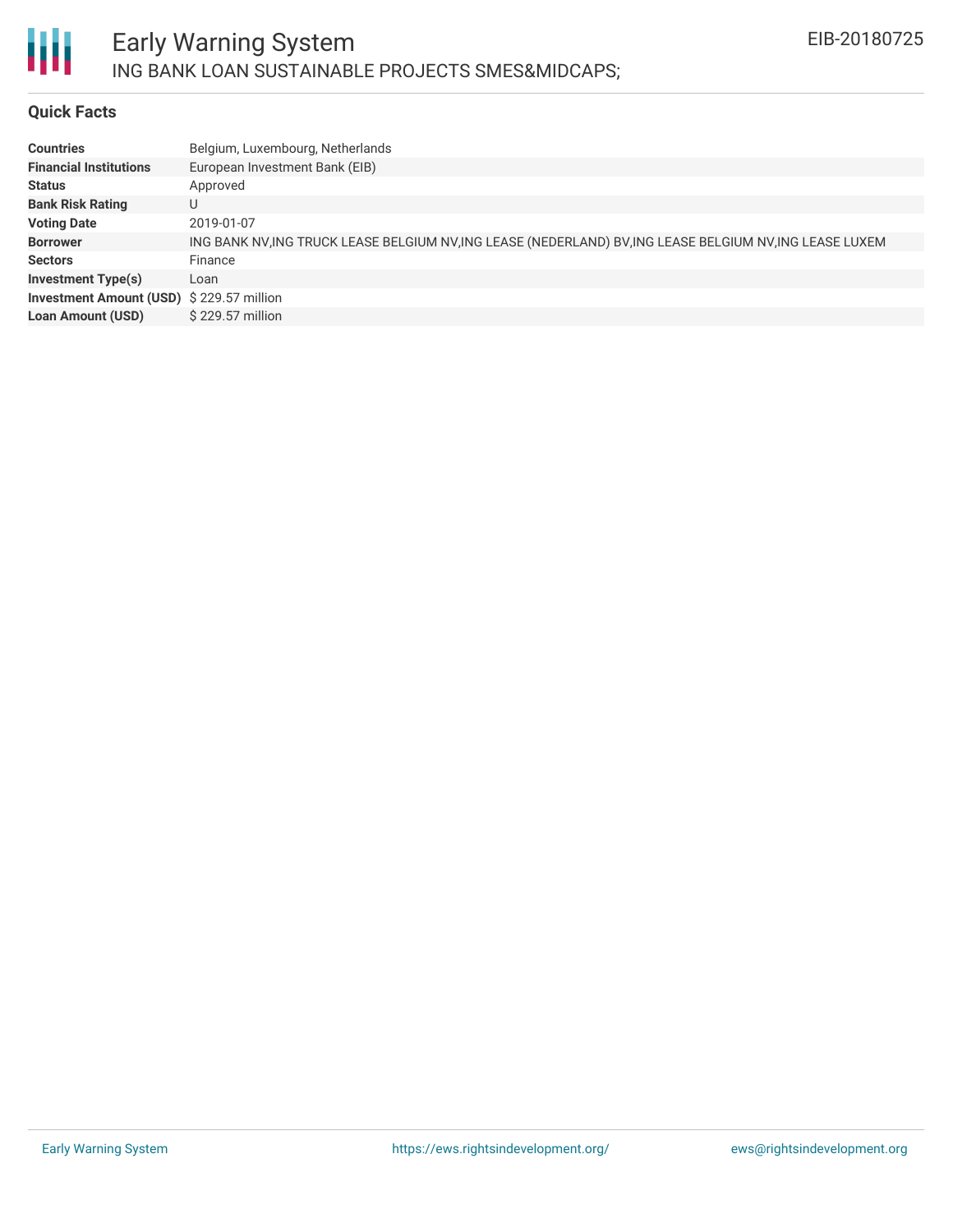

# **Project Description**

According to EIB website, the project consists of the financing of sustainable projects of small and medium-sized enterprises (SMEs) and mid-caps in the Benelux Countries including Climate Action.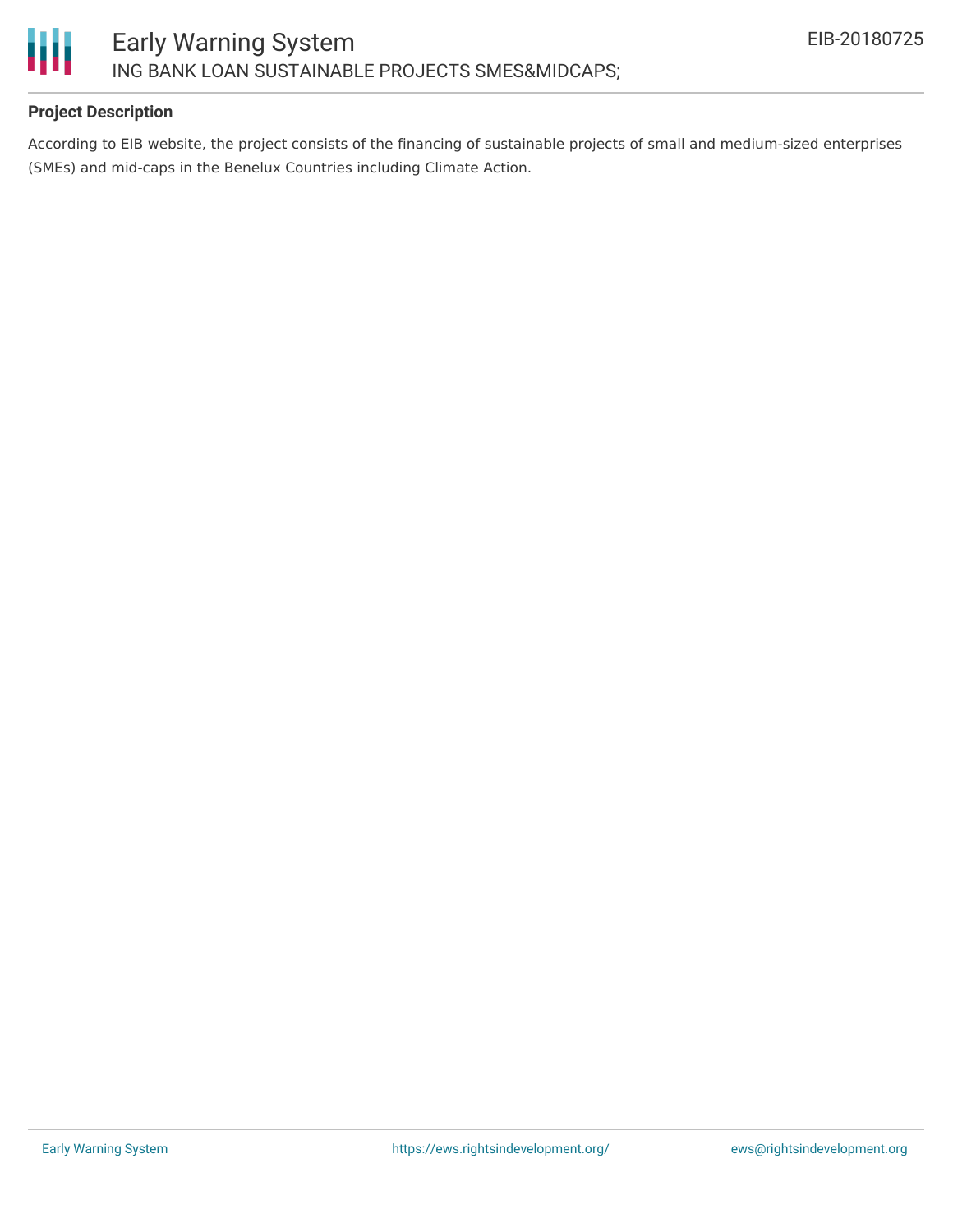#### **Investment Description**

Ш

European Investment Bank (EIB)

## **Financial Intermediary**

Financial Intermediary: A commercial bank or financial institution that receives funds from a development bank. A financial intermediary then lends these funds to their clients (private actors) in the form of loans, bonds, guarantees and equity shares. Financial intermediaries include insurance, pension and equity funds. The direct financial relationship is between the development bank and the financial intermediary.

- ING [Bank](file:///actor/2072/) N.V. (Financial Intermediary)
- ING Lease [\(Nederland\)](file:///actor/2074/) B.V. (Financial Intermediary)
- ING Lease [Belgium](file:///actor/2075/) SA/NV (Financial Intermediary)
- ING Lease [Luxembourg](file:///actor/2076/) SA (Financial Intermediary)
- ING Truck Lease [Belgium](file:///actor/2073/) N.V. (Financial Intermediary)